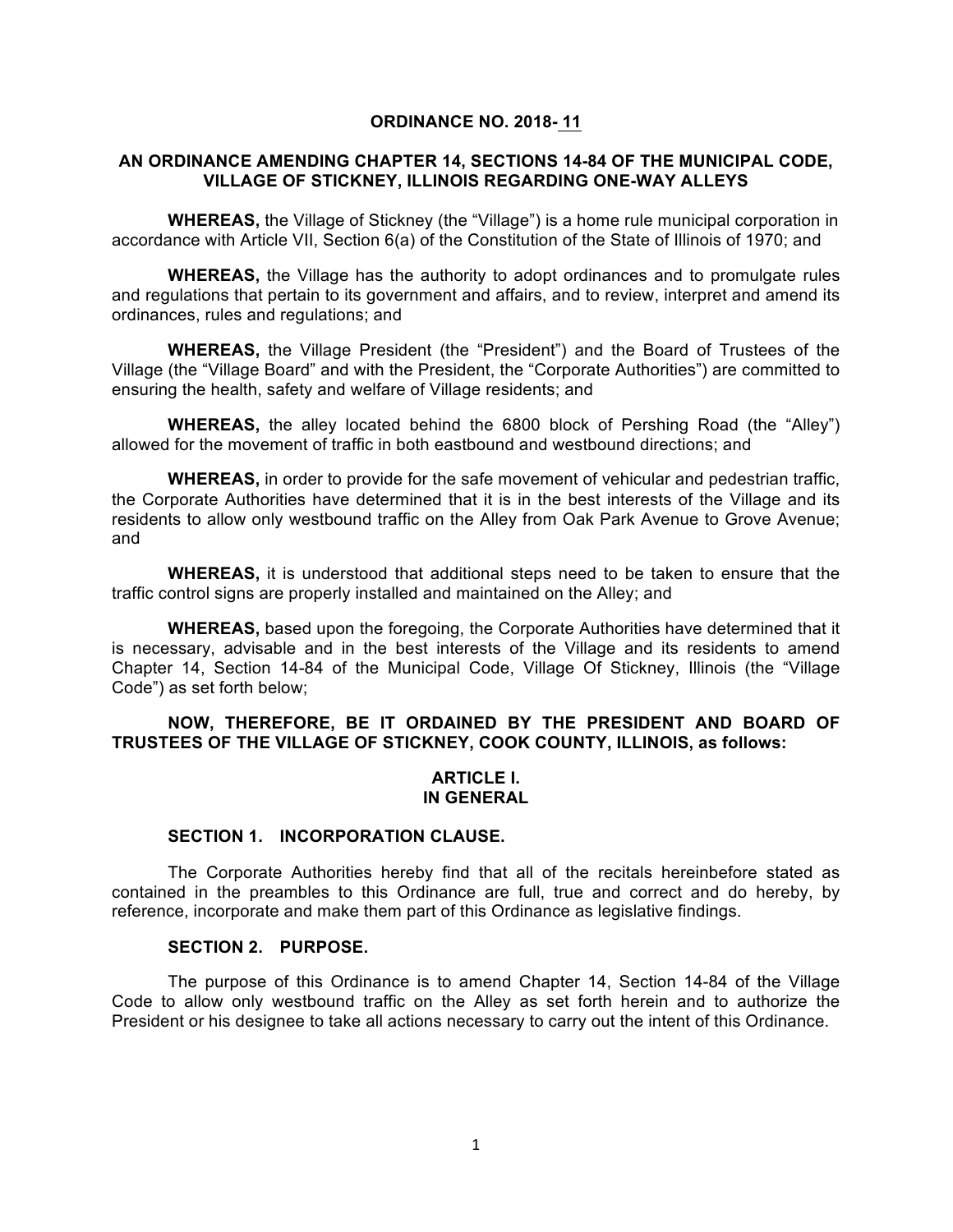### **ARTICLE II. AMENDMENT OF CHAPTER 14, SECTION 14-84 OF THE MUNICIPAL CODE, VILLAGE OF STICKNEY, ILLINOIS**

### **SECTION 3.0. AMENDMENT OF CHAPTER 14, SECTION 14-84.**

That the Village Code is hereby amended, notwithstanding any provision, ordinance, resolution or Village Code section to the contrary, by amending Chapter 14, Section 14-84 as follows:

#### **Sec. 14-84. – One-way roadways.**

- (a) Upon a roadway designated and sign-posted for one-way traffic, a vehicle shall be driven only in the direction designated.
- (b) The following streets shall be one-way in the direction indicated:

42nd Street, between Harlem Avenue and the alley located between Harlem and Maple Avenues will be westbound.

43rd Street, between Scoville Avenue and East Avenue will be westbound.

43rd Street, between Harlem Avenue and the alley located between Harlem and Maple Avenues will be westbound.

44th Street, between Harlem Avenue and the alley located between Harlem and Maple Avenues will be westbound.

Clarence Avenue, between 39th Street and 41st Street, southbound.

Clinton Avenue, between 39th Street and 45th Street, northbound.

East avenue, between 43rd Street and 41st Street, northbound.

Elmwood Avenue between 39th Street and 43rd Street, northbound.

Euclid Avenue between 39th Street and 41st Street, southbound.

Grove Avenue between 45th Street and the south line of the first alley south of 39th Street, southbound.

Gunderson Avenue, between 39th Street and 43rd Street, southbound.

Home Avenue, between 39th Street and 45th Street, southbound.

Maple Avenue between 41st Street and 45th Street, northbound.

Scoville Avenue, between 39th Street and 41st Street, northbound.

Scoville Avenue, between 41st Street and 43rd Street, southbound.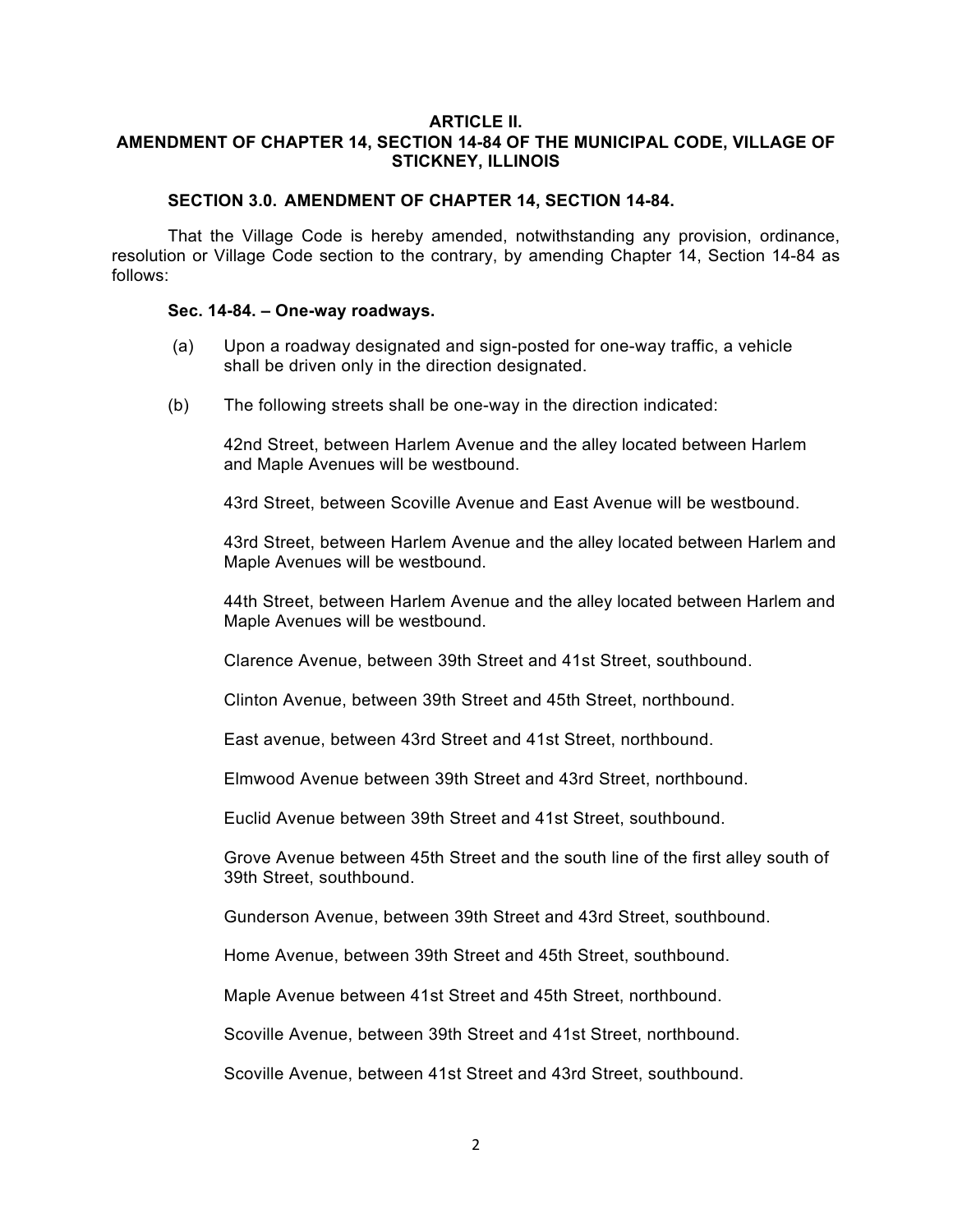Wenonah Avenue between 41st Street and 45th Street, northbound.

Wesley Avenue, between 39th Street and 41st Street, northbound.

Wisconsin Avenue between 41st Street and 45th Street, southbound.

(c) The following alleys shall be one way in the direction indicated:

The north and south public alley located in the block bounded by Harlem Avenue on the west, Wisconsin Avenue on the east, 40th Street on the north and 40th Place on the south, northbound.

The north and south public alley located in the block bounded by Harlem Avenue on the west, Wisconsin Avenue on the east, 40th Place on the north and 41st Street on the south, northbound.

The east and west bound public alley located at the rear of the Stickney Village Hall and Police Station bounded by Scoville Avenue on the east and East Avenue on the west, eastbound.

The east and west bound public alley located at the rear of the 6800 block of Pershing Road, bounded by Oak Park Avenue on the east and Grove Avenue on the west, westbound.

## **SECTION 3.1. OTHER ACTIONS AUTHORIZED.**

The officers, employees and/or agents of the Village shall take all action necessary or reasonably required to carry out, give effect to and consummate the amendments contemplated by this Ordinance, including taking all necessary steps to ensure the proper installation and continuing maintenance of the traffic control signs located on the Alley, and shall take all action necessary in conformity therewith. The officers, employees and/or agents of the Village are specifically authorized and directed to draft and disseminate any and all necessary forms or notices to be utilized in connection with the intent of this Ordinance.

### **ARTICLE III. HEADINGS, SAVINGS CLAUSES, PUBLICATION, EFFECTIVE DATE**

## **SECTION 4. HEADINGS.**

The headings of the articles, sections, paragraphs and subparagraphs of this Ordinance are inserted solely for the convenience of reference and form no substantive part of this Ordinance nor should they be used in any interpretation or construction of any substantive provision of this Ordinance.

## **SECTION 5. SEVERABILITY.**

The provisions of this Ordinance are hereby declared to be severable and should any provision of this Ordinance be determined to be in conflict with any law, statute or regulation by a court of competent jurisdiction, said provision shall be excluded and deemed inoperative,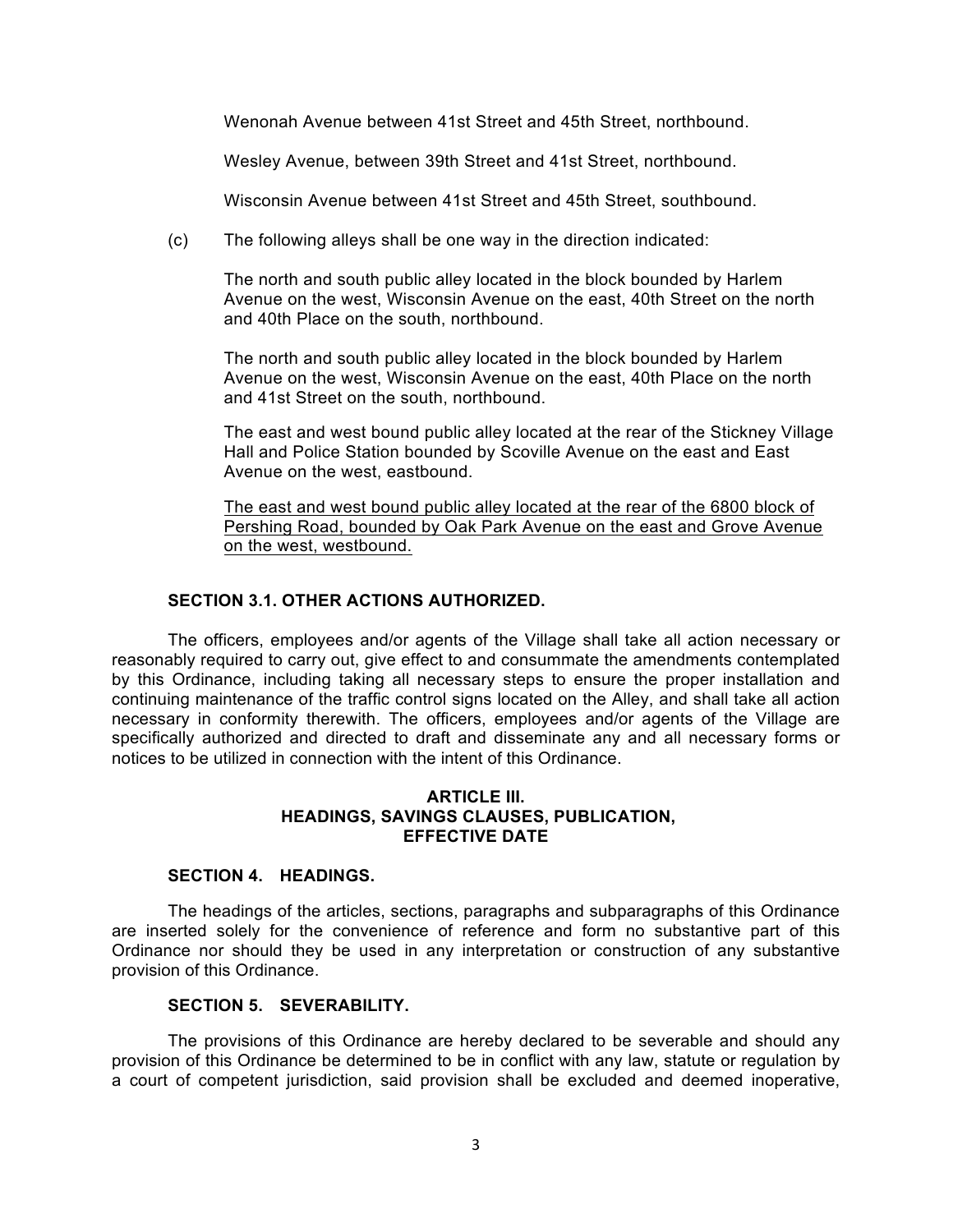unenforceable and as though not provided for herein and all other provisions shall remain unaffected, unimpaired, valid and in full force and effect.

### **SECTION 6. SUPERSEDER.**

All code provisions, ordinances, resolutions, rules and orders, or parts thereof, in conflict herewith are, to the extent of such conflict, hereby superseded.

## **SECTION 7. PUBLICATION.**

A full, true and complete copy of this Ordinance shall be published in pamphlet form or in a newspaper published and of general circulation within the Village as provided by the Illinois Municipal Code, as amended.

# **SECTION 8. EFFECTIVE DATE.**

This Ordinance shall be effective and in full force ten (10) days after its passage and approval.

(REMAINDER OF THIS PAGE INTENTIONALLY LEFT BLANK)